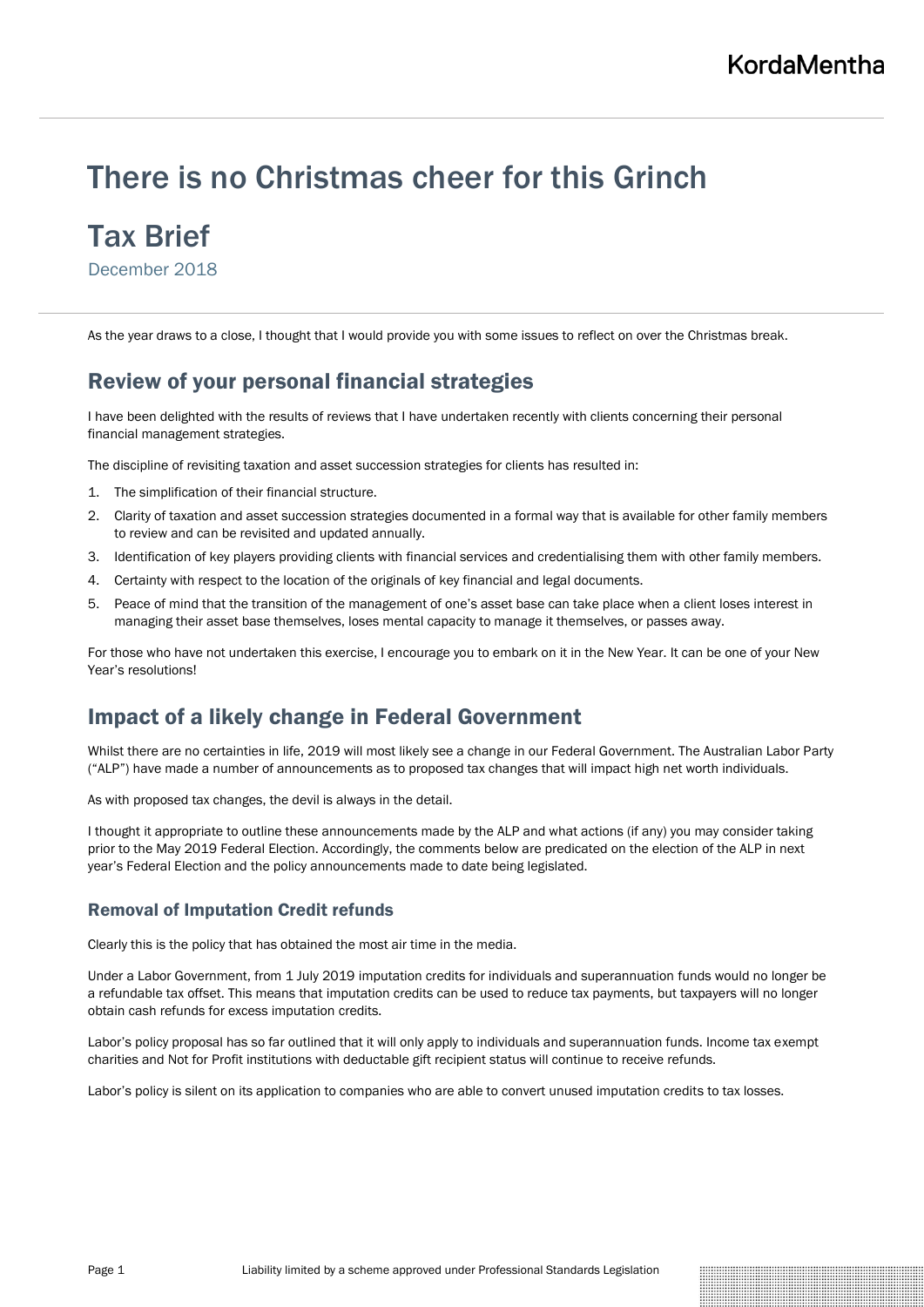### Possible Actions

The action that you may consider is influenced by the value of your investments inside and outside your Self-Managed Superannuation Fund.

If you have less than \$1.6 million per member in your Self-Managed Superannuation Fund and you are currently in Pension mode, then this change will result in an absolute increase in the overall tax rate on the income derived by your Fund.

If you have more than \$1.6 million in superannuation, then part of your benefit will be in Accumulation mode.

The income generated on these assets is already suffering a 15% tax charge (or 10% capital gains tax rate).

Post 1 July 2019, if you are generating excess imputation credits in your Self-Managed Superannuation Fund for the year, you would simply trigger a taxable capital gain prior to yearend on your investment assets to soak up the excess. For those with excess imputation credits outside of the superannuation system, again you may consider accelerating a tax liability (e.g. triggering a taxable capital gain) prior to year end to soak up that excess imputation credit.

*The real question will be whether the change in this tax policy will adversely impact the equity markets?*

In light of this, do you consider reweighting your portfolio to more non-Australian equity investments (e.g. foreign equities, fixed interest, property etc.)?

This is of course an investment decision that you must consider in conjunction with your Investment Advisor.

# Change in the tax payable on Trust distributions

This one is certainly quite contentious as many clients utilise discretionary trusts.

The ALP proposal is to apply a minimum tax rate of 30% on discretionary trust distributions to adult beneficiaries beginning 1 July 2019.

Currently, such distributions are subject to tax in the hands of beneficiaries at marginal tax rates. This gives clients the opportunity of apportioning investment income from Trusts and taking advantage of lower marginal rates with beneficiaries with respect to investment income.

The proposal is intended to only apply to Discretionary Trusts and is not proposed to apply to Fixed Trusts or Testamentary Trusts, meaning that asset succession plans for clients utilising Testamentary Trusts can remain on foot.

#### How this may work

If a trust were to make a distribution to an adult beneficiary, it may need to withhold 30% of the taxable distribution and pay this amount to the Tax Office on lodgement of the trust's annual tax return or upon receipt of an annual tax assessment. The beneficiary who receives the distribution would then get a credit for that tax. If their marginal rate was less than 30% its unlikely they would have this amount refunded.

#### *Impact*

If you are currently distributing from a discretionary trust to taxpayers at a rate of tax less than 30% (i.e. taxable incomes less than \$87,000) then this change will have a financial impact. It will certainly increase the compliance costs of utilising discretionary trusts.

We may consider altering the ownership of assets for clients who use trusts to hold their investments and distribute income to family members. We may even consider looking at making Discretionary Trusts Fixed Trusts.

The current action for you is to review how you are currently using your discretionary trust so that you can prepare for this possible tax change.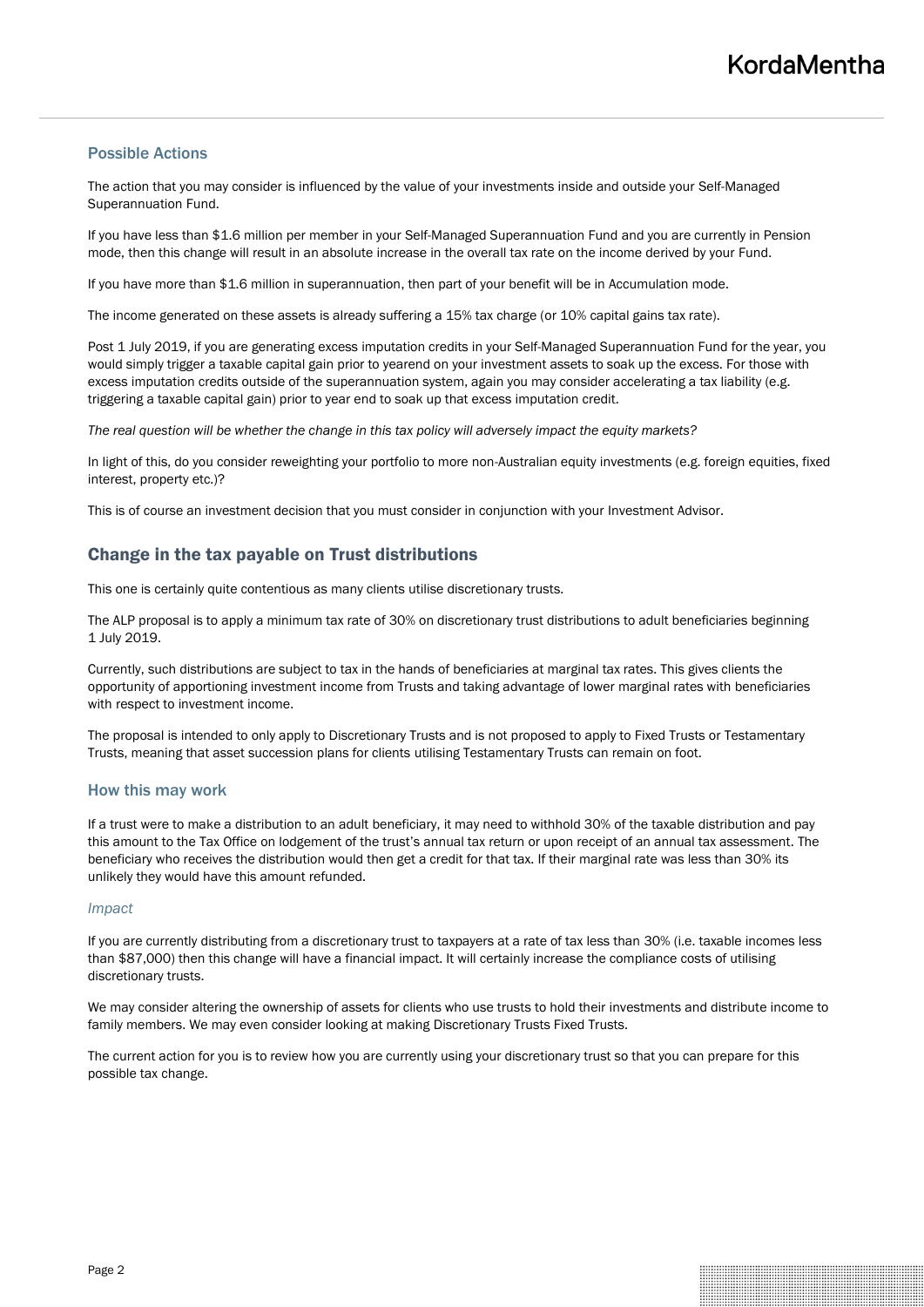# Changes to negative gearing

The ALP proposes that negative gearing would be retained only for new housing and assets acquired prior to a pre-determined date. Investments made before this date would therefore be grandfathered and the new rules not apply. Losses from new investments (e.g. shares, existing properties etc.) will be carried forward to only be offset against any capital gain made on the disposal of that investment. It is proposed that all investments would be looked at in totality enabling gains and losses from investments to be consolidated annually.

#### Impact

The question of course is what impact this change will have on an already fragile property market?

If you were considering negatively gearing an investment asset, you should consider taking this action before the May 2019 election.

# Changes to Capital Gains Tax rates

The ALP proposes halving the Capital Gains Tax discount, which is currently 50% for assets held for more than one year, to a discount of only 25%. It is proposed that the current 33.3% discount for superannuation funds would remain. The change would also only apply to assets acquired after a specific date (i.e. not a retrospective change).

### Possible Action

Do you look at increasing your holdings in investment assets pre the May 2019 election to take advantage of this proposed grandfathering?

### Superannuation changes

The ALP proposes to lower the annual non-concessional contribution cap from the current \$100,000 p.a. to \$75,000. It also proposes lowering the high-income Superannuation Surcharge payable on taxable contributions for people who earn over \$300,000 p.a. to having this tax apply to taxpayers with an annual income over \$200,000 p.a.

#### Possible Action

If you have less than \$1.6 million currently in superannuation you should consider accelerating any non-concessional contributions.

As an asset succession strategy, many clients loan funds to their children to then make non-concessional contributions in their own name. The loan is then offset against distribution of assets on the death of the parent. This may be considered if you have adult children with minimal superannuation balances and can afford to provide them with these funds to make such a contribution.

## Limit on tax deductibility of taxation fees

The ALP proposes to limit the tax deductibility of Tax Agent fees to \$3000 p.a.

The date of the introduction of this change in the law is uncertain. If you are paying more than \$3000 p.a. in taxation fees, you should consider a prepayment of this prior to 30 June 2019.

#### \*\*\*\*\*\*\*\*\*\*\*\*

Of course, there is a lot of water to go under the bridge between now and the next Federal Election.

Watch this space for election sweeteners by a Federal Government, with a better than expected 2019 budget outcome.

I will keep you abreast of changes as they are announced.